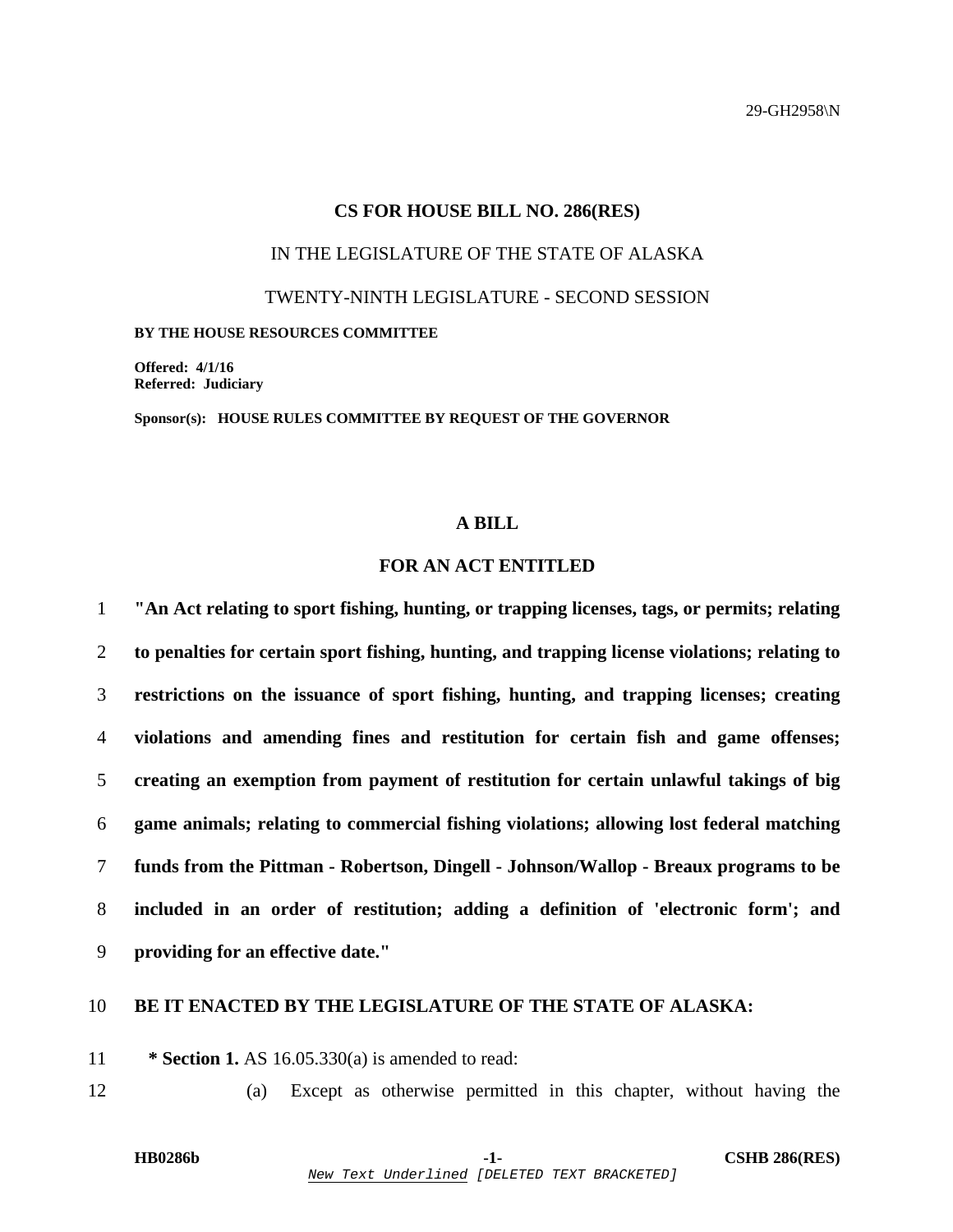| 1              | appropriate license, [OR] tag, or permit in actual possession, a person may not                      |
|----------------|------------------------------------------------------------------------------------------------------|
| $\overline{2}$ | engage in                                                                                            |
| 3              | (1) sport fishing, including the taking of razor clams;                                              |
| 4              | (2) hunting $or$ [,] trapping [, OR FUR DEALING];                                                    |
| 5              | (3) the farming of fish, fur, or game;                                                               |
| 6              | (4) taxidermy $or fur dealing; or$                                                                   |
| 7              | (5) control of nuisance wild birds and nuisance wild small mammals                                   |
| 8              | for compensation.                                                                                    |
| 9              | * Sec. 2. AS 16.05.330(d) is amended to read:                                                        |
| 10             | (d) A person may not receive a sport fishing, hunting, or trapping license or                        |
| 11             | other permit or tag issued under AS 16.05.330 - 16.05.430, if the person's right to                  |
| 12             | obtain, or exercise the privileges granted by, a sport fishing, hunting, or trapping                 |
| 13             | license is suspended or revoked in <b>this or</b> another state. A person who applies for a          |
| 14             | sport fishing, hunting, or trapping license or other permit or tag issued under                      |
| 15             | AS 16.05.330 - 16.05.430 shall sign a statement that the person's right to obtain, or                |
| 16             | exercise the privileges granted by, a sport fishing, hunting, or trapping license is not             |
| 17             | suspended or revoked in <b>this or</b> another state.                                                |
| 18             | * Sec. 3. AS 16.05.330 is amended by adding new subsections to read:                                 |
| 19             | (f) A person charged with violating (a)(1) or (2) of this section for failure to                     |
| 20             | have a license in actual possession may not be convicted if the person produces, in an               |
| 21             | office of the arresting or citing agency, a license previously issued to the person that             |
| 22             | was valid at the time of the offense.                                                                |
| 23             | (g) A license in actual possession may be in paper or electronic form.                               |
| 24             | A peace officer presented with an electronic device under (g) of this<br>(h)                         |
| 25             | section is immune from any liability resulting from damage to the device.                            |
| 26             | * Sec. 4. AS $16.05.430(a)$ is amended to read:                                                      |
| 27             | (a) Except as provided in $\overline{AS 16.05.330(f)}$ , $\overline{16.05.407(b)}$ [AS 16.05.407(b)] |
| 28             | and (d), $16.05.408(b)$ , and $16.05.420(b)$ , a person who violates AS $16.05.330$ -                |
| 29             | 16.05.420 or a regulation adopted under AS 16.05.330 - 16.05.420 is guilty of a class                |
| 30             | A misdemeanor [AND UPON CONVICTION IS] punishable as provided in                                     |
| 31             | AS 12.55 JBY A FINE OF NOT MORE THAN \$1,000, OR BY IMPRISONMENT                                     |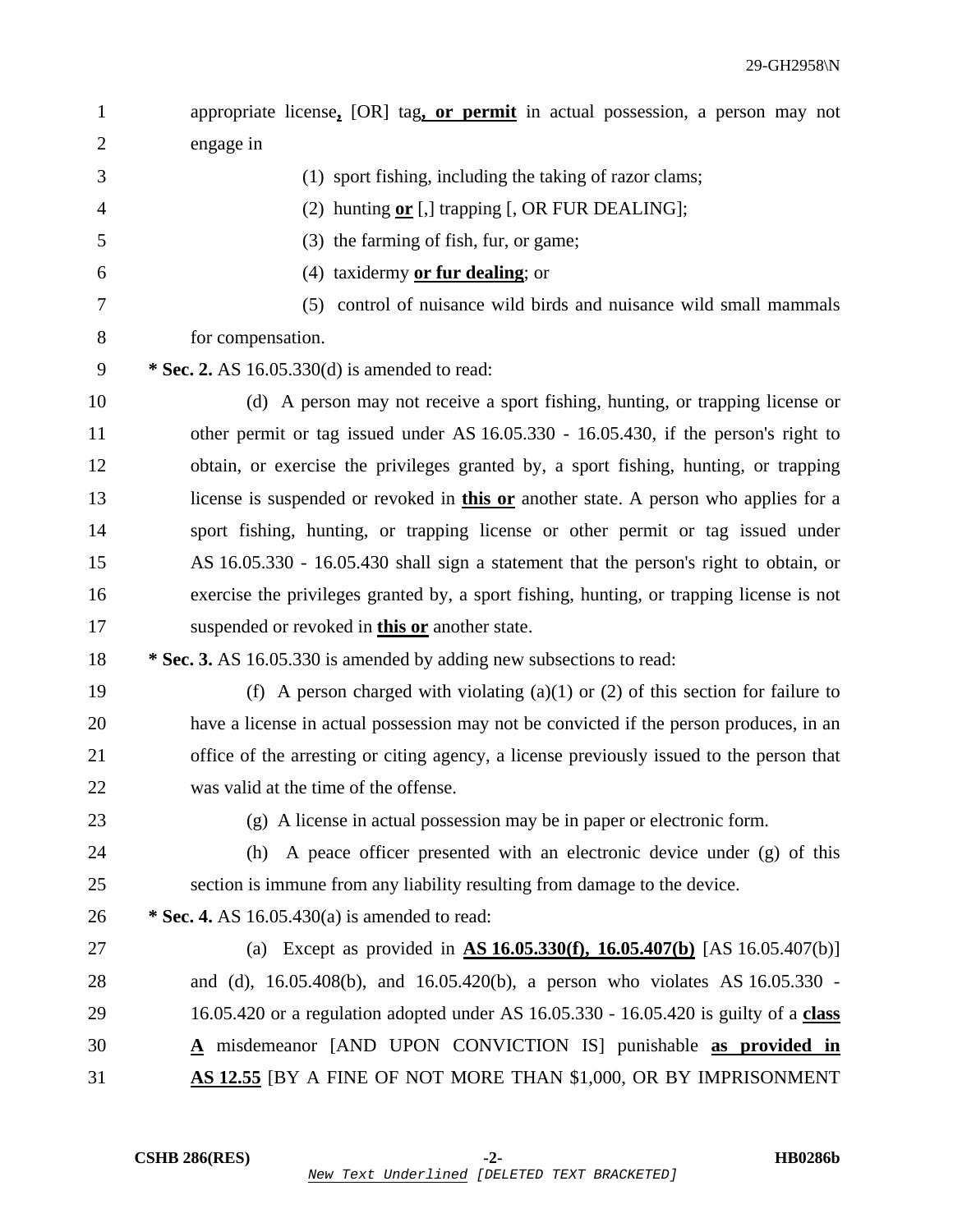| $\mathbf{1}$   | FOR NOT MORE THAN SIX MONTHS, OR BY BOTH].                                              |
|----------------|-----------------------------------------------------------------------------------------|
| $\overline{2}$ | * Sec. 5. AS 16.05.430 is amended by adding new subsections to read:                    |
| 3              | Except as provided in AS $16.05.407(b)$ and (d), $16.05.408(b)$ , and<br>(c)            |
| $\overline{4}$ | 16.05.420(b), a person who, without any culpable mental state, violates AS 16.05.330    |
| 5              | $-16.05.420$ or a regulation adopted under AS $16.05.330 - 16.05.420$ is guilty of a    |
| 6              | violation punishable as provided in AS 12.55.                                           |
| 7              | (d) In addition to any penalty imposed under (a) or (b) of this section, a person       |
| 8              | may be ordered to pay restitution to the state equal to the amount of any lost state or |
| 9              | federal matching funds from the Pittman - Robertson, Dingell - Johnson/Wallop -         |
| 10             | Breaux programs incurred from the person's violation of AS 16.05.330 - 16.05.420 or     |
| 11             | a regulation adopted under this chapter, AS 16.20, or AS 16.40.                         |
| 12             | * Sec. 6. AS 16.05.722(a) is amended to read:                                           |
| 13             | (a) A person who, without any culpable mental state, violates AS $16.05.440$ -          |
| 14             | 16.05.690 [,] or a regulation of the Board of Fisheries or the department governing     |
| 15             | commercial fishing [,] is guilty of a violation and upon conviction is punishable by a  |
| 16             | fine of not more than                                                                   |
| 17             | (1) $$6,000$ [\$3,000] for a first conviction;                                          |
| 18             | $$12,000$ [\$6,000] for a second conviction or for a subsequent<br>(2)                  |
| 19             | conviction not described in (3) of this subsection; and                                 |
| 20             | $(3)$ \$15,000 [\$9,000] for a third or subsequent conviction within a 10-              |
| 21             | year period.                                                                            |
| 22             | * Sec. 7. AS 16.05.722 is amended by adding a new subsection to read:                   |
| 23             | (d) The court shall transmit notice of all convictions under this section to the        |
| 24             | Alaska Commercial Fisheries Entry Commission.                                           |
| 25             | * Sec. 8. AS $16.05.782(a)$ is amended to read:                                         |
| 26             | (a) Except as provided in (d) of this section, a person $\frac{may}{may}$ not take [WHO |
| 27             | WITH CRIMINAL NEGLIGENCE TAKES] a brown or grizzly bear within one-half                 |
| 28             | mile of a solid waste disposal facility [IS GUILTY OF A CLASS A                         |
| 29             | MISDEMEANOR].                                                                           |
| 30             | * Sec. 9. AS 16.05.782(b) is amended to read:                                           |
| 31             | (b) In addition to the penalty imposed by law under $[(a)$ OF] this section, the        |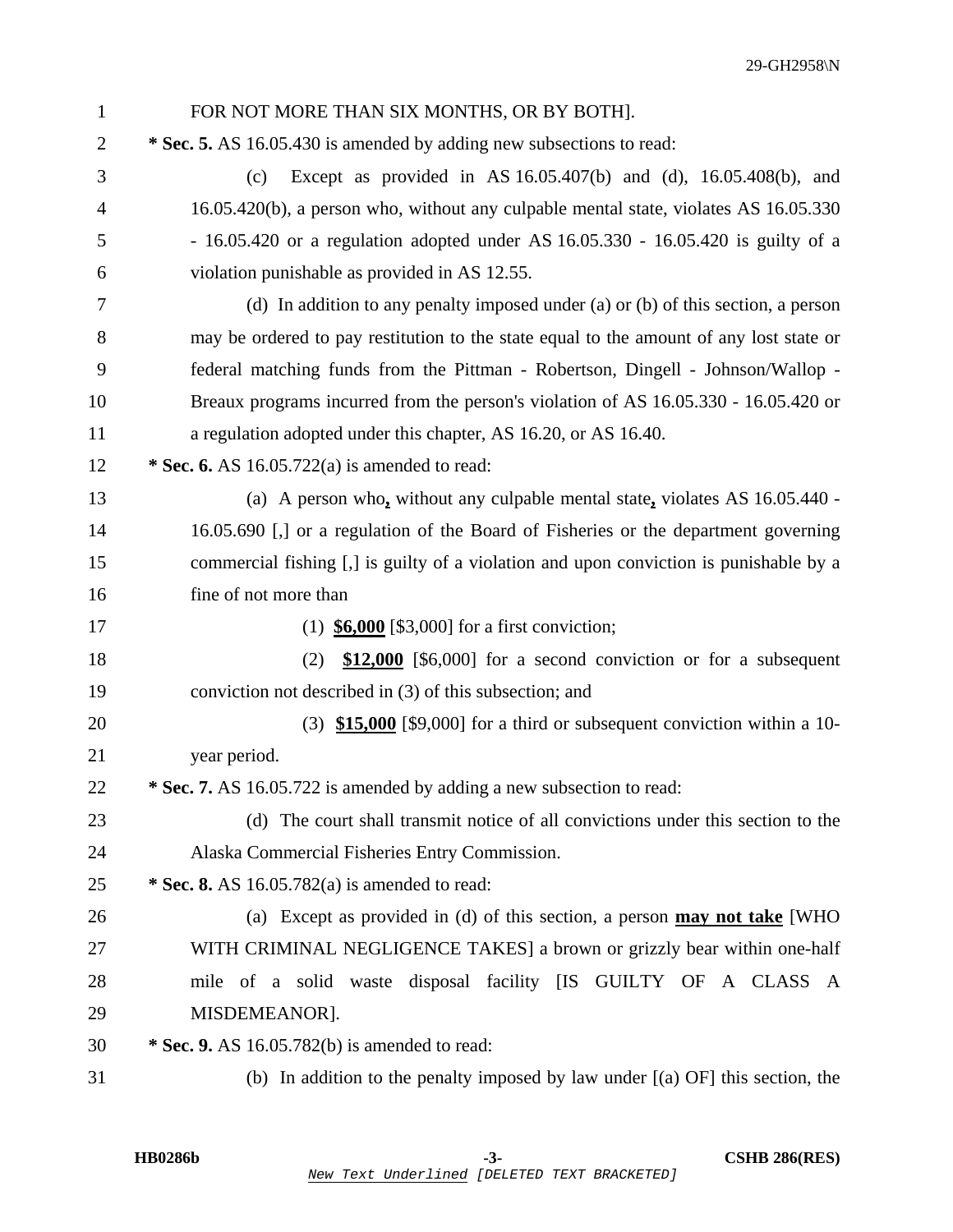| 1              | court shall order forfeiture of the hide and skull of the bear, [, BUT] if the hide and   |
|----------------|-------------------------------------------------------------------------------------------|
| $\overline{2}$ | skull are not salvaged and delivered to the department, [THEN] the court shall impose     |
| 3              | an additional fine of up to \$10,000.                                                     |
| 4              | * Sec. 10. AS 16.05.782 is amended by adding new subsections to read:                     |
| 5              | (f) A person who, with criminal negligence, violates (a) of this section is               |
| 6              | guilty of a class A misdemeanor punishable as provided in AS 12.55.                       |
| 7              | A person who, without any culpable mental state, violates (a) of this<br>(g)              |
| 8              | section is guilty of a violation punishable as provided in AS 12.55.                      |
| 9              | * Sec. 11. AS 16.05.783(c) is amended to read:                                            |
| 10             | (c) A person who violates this section is guilty of a class $\overline{A}$ misdemeanor    |
| 11             | punishable as provided in AS12.55 [, AND UPON CONVICTION<br>IS                            |
| 12             | PUNISHABLE BY A FINE OF NOT MORE<br>THAN \$5,000, OR BY                                   |
| 13             | IMPRISONMENT FOR NOT MORE THAN ONE YEAR, OR BY BOTH].<br>In                               |
| 14             | addition, the court may order the aircraft and equipment used in or in aid of a violation |
| 15             | of this section to be forfeited to the state.                                             |
| 16             | * Sec. 12. AS 16.05.789(b) is amended to read:                                            |
| 17             | (b) A person who violates this section is guilty of a class A misdemeanor                 |
| 18             | punishable as provided in AS 12.55.                                                       |
| 19             | * Sec. 13. AS 16.05.789 is amended by adding a new subsection to read:                    |
| 20             | (c) A person who, without any culpable mental state, violates this section is             |
| 21             | guilty of a violation punishable as provided in AS 12.55.                                 |
| 22             | * Sec. 14. AS 16.05.790 is amended by adding a new subsection to read:                    |
| 23             | (g) A person who, without any culpable mental state, violates this section is             |
| 24             | guilty of a violation punishable as provided in AS 12.55.                                 |
| 25             | * Sec. 15. AS $16.05.831(c)$ is amended to read:                                          |
| 26             | (c) A person who violates this section or a regulation adopted under it is <b>guilty</b>  |
| 27             | of a class A misdemeanor punishable as provided in AS 12.55 (BY A FINE OF                 |
| 28             | NOT MORE THAN \$10,000, OR BY IMPRISONMENT FOR NOT MORE THAN                              |
| 29             | SIX MONTHS, OR BY BOTH]. In addition, a person who violates this section is               |
| 30             | subject to a civil action by the state for the cost of replacing the salmon wasted.       |
| 31             | * Sec. 16. AS 16.05.901 is amended by adding a new subsection to read:                    |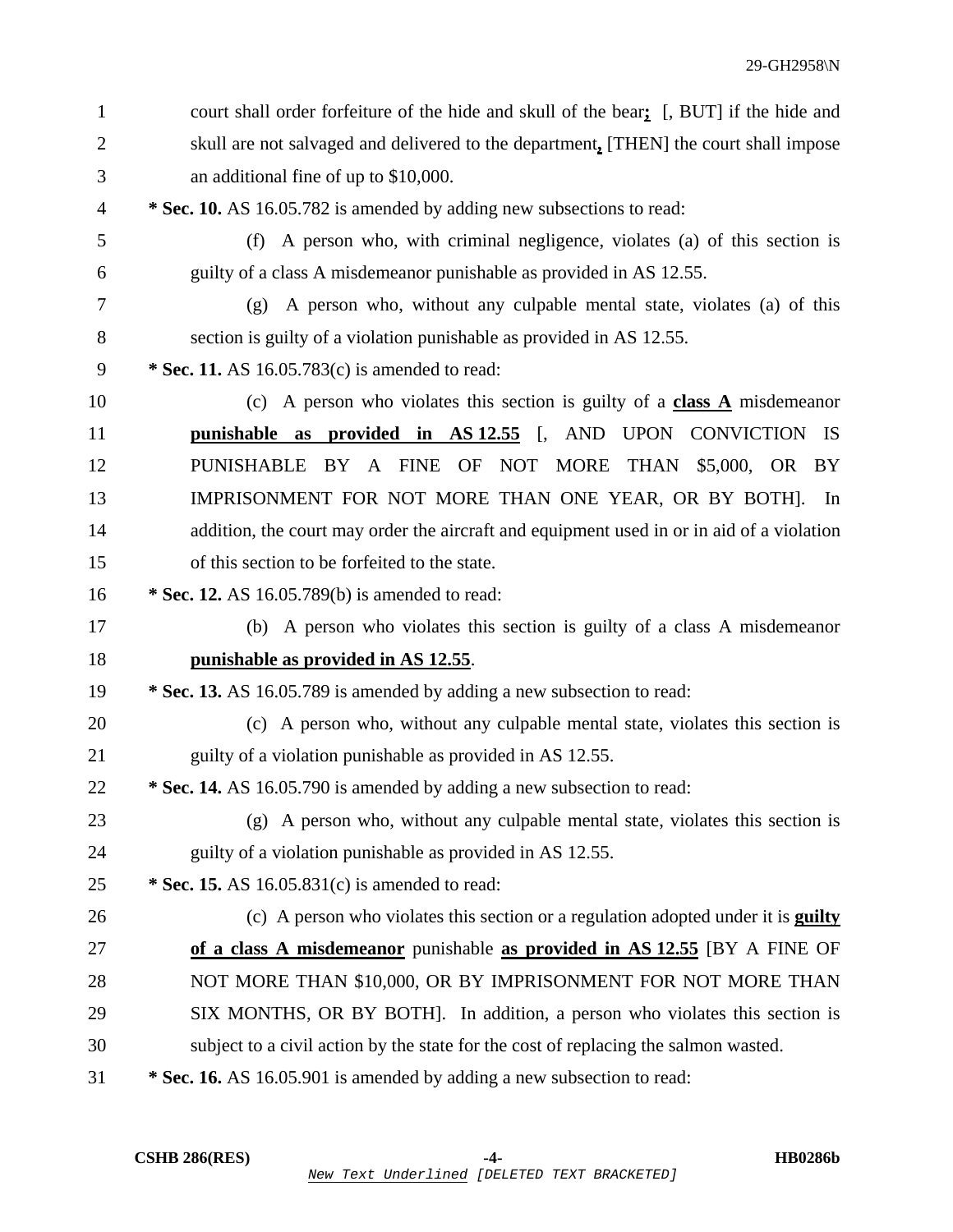- 1 (c) A person who, without any culpable mental state, violates AS 16.05.871 2 16.05.896 is guilty of a violation punishable as provided in AS 12.55. 3 **\* Sec. 17.** AS 16.05.925 is amended to read: 4 **Sec. 16.05.925. Penalty for violations.** (a) Except as provided in 5 AS 16.05.430, 16.05.665, 16.05.722, 16.05.723, 16.05.783, 16.05.831, 16.05.861, 6 [AND] 16.05.905, **and (c) of this section,** a person who violates AS 16.05.920 or 7 16.05.921, or a regulation adopted under this chapter or AS 16.20, is guilty of a class 8 A misdemeanor **punishable as provided in AS 12.55**. 9 (b) In addition to a penalty imposed under (a) of this section or any other 10 penalty for violation of this title or a regulation adopted under this title, **and except as** 11 **provided in (c) of this section,** a person who is convicted of unlawfully taking an 12 animal listed in this subsection may be ordered by the court to pay restitution to the 13 state in the amount set out in this subsection for each animal unlawfully taken: 14 (1) Bear, black ............................................................... **\$ 900** [\$ 600] 15 (2) Bear, brown or grizzly ............................................. **2,500** [1,300] 16 (3) Bison ........................................................................ **3,000** [1,300] 17 (4) Caribou ....................................................................... **1,500** [850] 18 (5) Deer ............................................................................. **1,000** [400] 19 (6) Elk .............................................................................. **2,000** [800] 20 (7) Goat ............................................................................ **2,000** [800] 21 (8) Moose ...................................................................... **2,500** [1,000] 22 (9) Musk oxen ............................................................... **4,500** [3,000] 23 (10) Sheep ..................................................................... **2,000** [1,100] 24 (11) Wolf ........................................................................... **1,000** [500] 25 (12) Wolverine ................................................................... **750** [500]. 26 **\* Sec. 18.** AS 16.05.925 is amended by adding a new subsection to read: 27 (c) A defendant may not be ordered to pay restitution under (b) of this section 28 if the defendant 29 (1) had the license, tag, and permit required by AS 16.05.340 for the
- 30 species of animal taken;
- 31 (2) voluntarily and immediately reported the taking to the department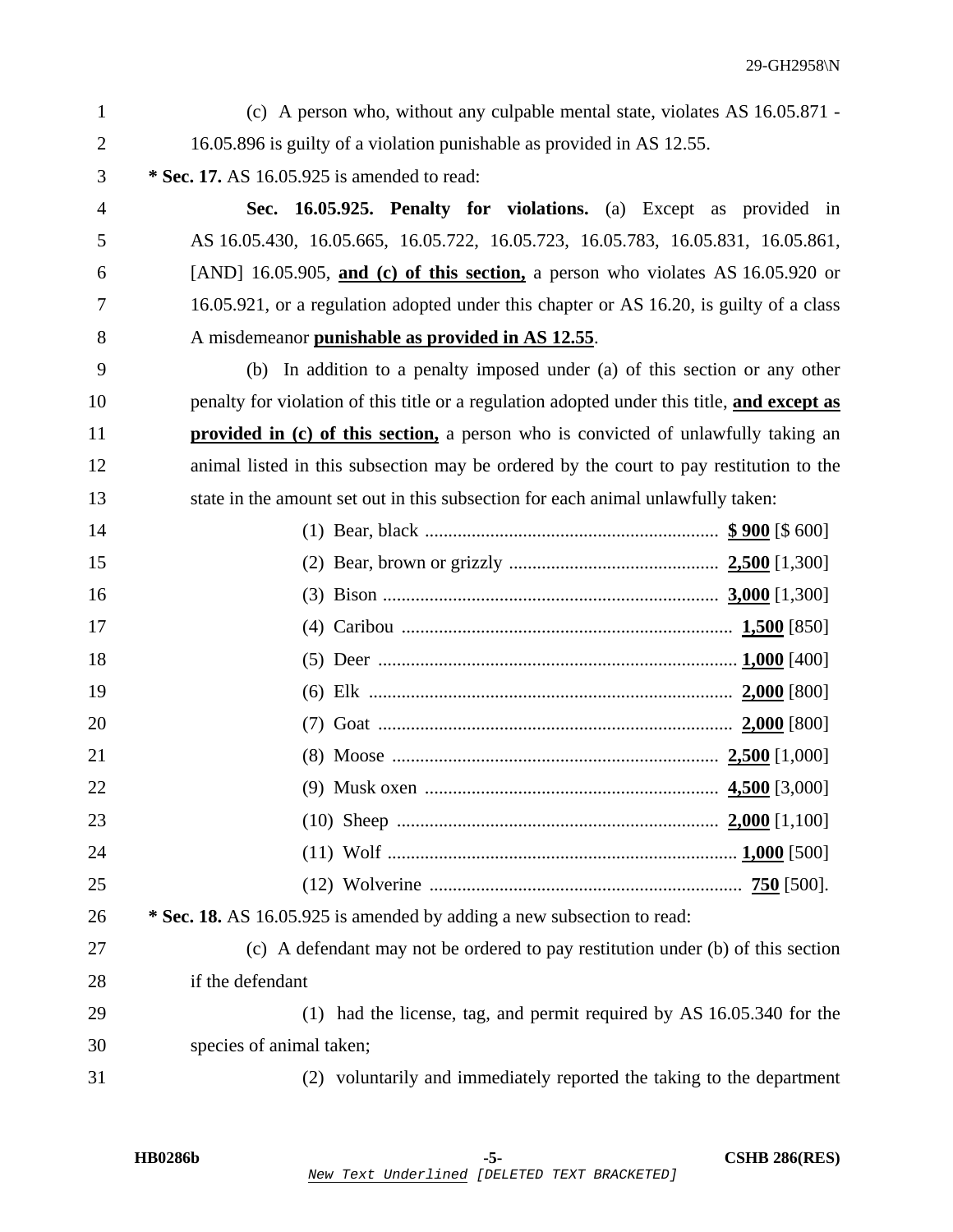| $\mathbf{1}$   | or a state law enforcement officer engaged in fish and wildlife protection; and              |
|----------------|----------------------------------------------------------------------------------------------|
| $\overline{2}$ | (3) surrendered to the department all salvaged portions of the animal,                       |
| 3              | including its horns, antlers, hide, and skull, as applicable.                                |
| $\overline{4}$ | * Sec. 19. AS 16.05.940 is amended by adding a new paragraph to read:                        |
| 5              | (38) "electronic form" means the display of images on an electronic                          |
| 6              | device such as a mobile telephone, tablet, or computer.                                      |
| $\tau$         | * Sec. 20. AS 16.10.030 is amended to read:                                                  |
| 8              | Sec. 16.10.030. Penalty for violation of AS 16.10.010 - 16.10.050. A person                  |
| 9              | who violates AS $16.10.010 - 16.10.050$ is guilty of a class A misdemeanor [AND,             |
| 10             | UPON CONVICTION, IS] punishable as provided in AS 12.55 [BY A FINE OF                        |
| 11             | NOT LESS THAN \$100 NOR MORE THAN \$500].                                                    |
| 12             | * Sec. 21. AS 16.10.030 is amended by adding a new subsection to read:                       |
| 13             | (b) A person who, without any culpable mental state, violates AS 16.10.010 -                 |
| 14             | 16.10.050 is guilty of a violation punishable as provided in AS 12.55.                       |
| 15             | * Sec. 22. AS 16.10.090 is amended to read:                                                  |
| 16             | Sec. 16.10.090. Penalty for violation of AS 16.10.070. A person who                          |
| 17             | violates AS 16.10.070 is guilty of a class $\overline{A}$ misdemeanor [AND IS] punishable as |
| 18             | provided in AS 12.55 [BY IMPRISONMENT FOR NOT MORE THAN ONE                                  |
| 19             | YEAR, OR BY A FINE OF NOT MORE THAN \$5,000 OR BY BOTH].                                     |
| 20             | * Sec. 23. AS 16.10.090 is amended by adding a new subsection to read:                       |
| 21             | (b) A person who, without any culpable mental state, violates AS 16.10.070 is                |
| 22             | guilty of a violation punishable as provided in AS 12.55.                                    |
| 23             | * Sec. 24. AS 16.10.110 is amended to read:                                                  |
| 24             | Sec. 16.10.110. Penalty for violation of AS 16.10.100. A person who violates                 |
| 25             | AS 16.10.100 is guilty of a class $\triangle$ misdemeanor [AND IS] punishable as provided in |
| 26             | AS 12.55 [BY IMPRISONMENT FOR NOT MORE THAN ONE YEAR OR BY A                                 |
| 27             | FINE OF NOT MORE THAN \$5,000, OR BY BOTH].                                                  |
| 28             | * Sec. 25. AS 16.10.110 is amended by adding a new subsection to read:                       |
| 29             | (b) A person who, without any culpable mental state, violates AS 16.10.100 is                |
| 30             | guilty of a violation punishable as provided in AS 12.55.                                    |
| 31             | * Sec. 26. AS 16.10.130 is amended to read:                                                  |